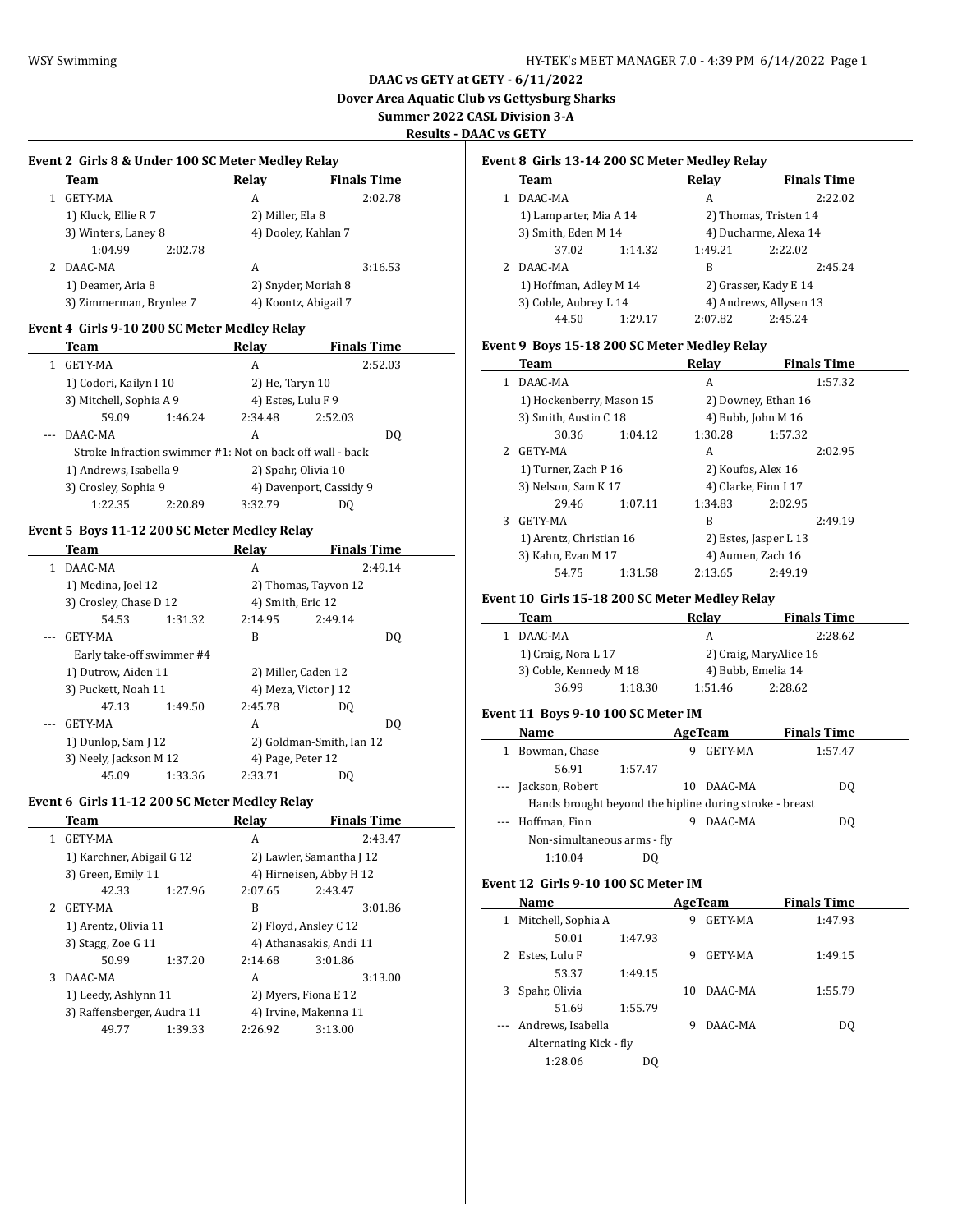# **DAAC vs GETY at GETY - 6/11/2022 Dover Area Aquatic Club vs Gettysburg Sharks Summer 2022 CASL Division 3-A Results - DAAC vs GETY**

| Event 13 Boys 11-12 100 SC Meter IM |                    |         |                 |            |                    |  |
|-------------------------------------|--------------------|---------|-----------------|------------|--------------------|--|
|                                     | Name               |         |                 | AgeTeam    | <b>Finals Time</b> |  |
| 1                                   | Goldman-Smith, Ian |         |                 | 12 GETY-MA | 1:37.52            |  |
|                                     | 47.47              | 1:37.52 |                 |            |                    |  |
| 2                                   | Smith, Eric        |         | 12 <sup>°</sup> | DAAC-MA    | 1:40.91            |  |
|                                     | 49.16              | 1:40.91 |                 |            |                    |  |
| 3                                   | Dunlop, Sam J      |         | 12.             | GETY-MA    | 1:46.55            |  |
|                                     | 50.25              | 1:46.55 |                 |            |                    |  |
| 4                                   | Medina, Joel       |         | 12 <sup>°</sup> | DAAC-MA    | 1:46.69            |  |
|                                     | 51.94              | 1:46.69 |                 |            |                    |  |
| 5                                   | Page, Peter        |         | 12              | GETY-MA    | 1:51.10            |  |
|                                     | 52.18              | 1:51.10 |                 |            |                    |  |
|                                     | Thomas, Tayyon     |         |                 | 12 DAAC-MA | DO.                |  |
|                                     | False start - Misc |         |                 |            |                    |  |
|                                     | 43.03              | DO      |                 |            |                    |  |

### **Event 14 Girls 11-12 100 SC Meter IM**

|    | Name                   |         |     | AgeTeam    | <b>Finals Time</b> |  |
|----|------------------------|---------|-----|------------|--------------------|--|
|    | 1 Lawler, Samantha J   |         |     | 12 GETY-MA | 1:29.50            |  |
|    | 41.91                  | 1:29.50 |     |            |                    |  |
|    | 2 Karchner, Abigail G  |         |     | 12 GETY-MA | 1:32.65            |  |
|    | 42.66                  | 1:32.65 |     |            |                    |  |
| 3  | Hirneisen, Abby H      |         | 12. | GETY-MA    | 1:35.94            |  |
|    | 46.42                  | 1:35.94 |     |            |                    |  |
| 4  | Raffensberger, Audra   |         | 11  | DAAC-MA    | 1:41.18            |  |
|    | 46.52                  | 1:41.18 |     |            |                    |  |
| 5. | Myers, Fiona E         |         |     | 12 DAAC-MA | 1:48.98            |  |
|    | 56.05                  | 1:48.98 |     |            |                    |  |
|    | Grim, Ellie R          |         | 11  | DAAC-MA    | DO.                |  |
|    | Alternating Kick - fly |         |     |            |                    |  |
|    | 1:01.22                | DΟ      |     |            |                    |  |
|    |                        |         |     |            |                    |  |

# **Event 15 Boys 13-14 100 SC Meter IM**

| <b>Name</b>          |         | AgeTeam        | <b>Finals Time</b> |
|----------------------|---------|----------------|--------------------|
| 1 Myers, Brogan S    |         | DAAC-MA<br>14  | 1:12.32            |
| 32.91                | 1:12.32 |                |                    |
| 2 Vu, Kevin          |         | DAAC-MA<br>14  | 1:14.55            |
| 34.69                | 1:14.55 |                |                    |
| Estes, Jasper L<br>3 |         | GETY-MA<br>13. | 1:14.67            |
| 35.63                | 1:14.67 |                |                    |
| Bledsoe, Nick C      |         | DAAC-MA<br>14  | NS                 |
|                      |         |                |                    |

# **Event 16 Girls 13-14 100 SC Meter IM**

 $\overline{a}$ 

|   | <b>Name</b>                    |         | AgeTeam |            | <b>Finals Time</b> |  |
|---|--------------------------------|---------|---------|------------|--------------------|--|
| 1 | Ducharme, Alexa                |         |         | 14 DAAC-MA | 1:18.80            |  |
|   | 36.08                          | 1:18.80 |         |            |                    |  |
| 2 | Smith, Eden M                  |         |         | 14 DAAC-MA | 1:23.34            |  |
|   | 38.69                          | 1:23.34 |         |            |                    |  |
| 3 | Brainard, MaKenna E            |         |         | 13 GETY-MA | 1:23.75            |  |
|   | 38.98                          | 1:23.75 |         |            |                    |  |
| 4 | Harris, Taylor                 |         | 13.     | GETY-MA    | 1:28.92            |  |
|   | 40.30                          | 1:28.92 |         |            |                    |  |
|   | Coble, Aubrey L                |         | 14      | DAAC-MA    | DO                 |  |
|   | Non-simultaneous kick - breast |         |         |            |                    |  |
|   | 41.60                          | DΟ      |         |            |                    |  |
|   |                                |         |         |            |                    |  |

|    | Event 17 Boys 15-18 100 SC Meter IM |         |     |         |                    |  |  |  |  |
|----|-------------------------------------|---------|-----|---------|--------------------|--|--|--|--|
|    | Name                                |         |     | AgeTeam | <b>Finals Time</b> |  |  |  |  |
| 1  | Smith, Austin C                     |         | 18. | DAAC-MA | 1:06.24            |  |  |  |  |
|    | 29.98                               | 1:06.24 |     |         |                    |  |  |  |  |
| 2  | Nelson, Sam K                       |         | 17  | GETY-MA | 1:06.61            |  |  |  |  |
|    | 30.85                               | 1:06.61 |     |         |                    |  |  |  |  |
| 3  | Turner, Zach P                      |         | 16. | GETY-MA | 1:09.92            |  |  |  |  |
|    | 31.81                               | 1:09.92 |     |         |                    |  |  |  |  |
| 4  | Koufos, Alex                        |         | 16. | GETY-MA | 1:14.31            |  |  |  |  |
|    | 34.47                               | 1:14.31 |     |         |                    |  |  |  |  |
| 5. | Fleming, Connor                     |         | 18. | DAAC-MA | 1:14:44            |  |  |  |  |
|    | 33.50                               | 1:14.44 |     |         |                    |  |  |  |  |

## **Event 18 Girls 15-18 100 SC Meter IM**

|    | Name                    |         |    | AgeTeam    | <b>Finals Time</b> |
|----|-------------------------|---------|----|------------|--------------------|
|    | Brainard, Hannah E      |         | 18 | GETY-MA    | 1:14.69            |
|    | 33.60                   | 1:14.69 |    |            |                    |
| 2  | Coble, Kennedy M        |         | 18 | DAAC-MA    | 1:18.41            |
|    | 34.93                   | 1:18.41 |    |            |                    |
| 3  | Green, Hannah L         |         |    | 16 GETY-MA | 1:19.99            |
|    | 37.69                   | 1:19.99 |    |            |                    |
| 4  | Craig, MaryAlice        |         |    | 16 DAAC-MA | 1:20.56            |
|    | 38.89                   | 1:20.56 |    |            |                    |
| 5. | Goldman-Smith, Olivia C |         | 15 | GETY-MA    | 1:31.00            |
|    | 44.54                   | 1:31.00 |    |            |                    |

#### **Event 19 Boys 8 & Under 25 SC Meter Freestyle**

|    | <b>Name</b>        |    | AgeTeam   | <b>Finals Time</b> |
|----|--------------------|----|-----------|--------------------|
|    | 1 Domzalski, Davey | 6  | GETY-MA   | 23.44              |
|    | 2 Helf, Bodhi      | 5. | DAAC-MA   | 32.07              |
|    | 3 Athanasakis, Max |    | GETY-MA   | 34.82              |
|    | 4 Kluck, Bennett W |    | 6 GETY-MA | 38.11              |
| 5. | Myers, Xavier      |    | DAAC-MA   | 44.12              |

## **Event 20 Girls 8 & Under 25 SC Meter Freestyle**

| Name |                         |   | AgeTeam        | <b>Finals Time</b> |  |
|------|-------------------------|---|----------------|--------------------|--|
| 1    | Winters, Laney          | 8 | <b>GETY-MA</b> | 22.97              |  |
| 2    | Miller, Ela             | 8 | <b>GETY-MA</b> | 23.87              |  |
|      | 3 Zimmerman, Brynlee    |   | DAAC-MA        | 26.04              |  |
|      | 4 Codori, Hailey R      | 6 | GETY-MA        | 34.96              |  |
|      | 5 Koontz, Abigail       |   | DAAC-MA        | 37.74              |  |
|      | --- He, Elaine          | 7 | <b>GETY-MA</b> | X23.14             |  |
|      | --- Musser, Alexandria  | 8 | <b>GETY-MA</b> | X25.24             |  |
|      | --- Licharowicz, Elaina | 8 | <b>GETY-MA</b> | X28.93             |  |
|      | --- Floyd, Alese C      | 8 | <b>GETY-MA</b> | X31.76             |  |

#### **Event 21 Boys 9-10 50 SC Meter Freestyle**

|   | Name                     |     | AgeTeam        | <b>Finals Time</b> |  |
|---|--------------------------|-----|----------------|--------------------|--|
| 1 | Smith, Ethan             | 10  | DAAC-MA        | 45.38              |  |
|   | 2 Athanasakis, Lil Mikey | 10  | GETY-MA        | 1:02.17            |  |
|   | 3 Brashear, Kash         | 9   | GETY-MA        | 1:05.69            |  |
|   | 4 Ottinger, Eddie        | 10. | GETY-MA        | 1:07.14            |  |
|   | --- Finkenbinder, Henry  | 9   | <b>GETY-MA</b> | X1:35.40           |  |
|   | --- Helton, Zane         |     | DAAC-MA        | NS                 |  |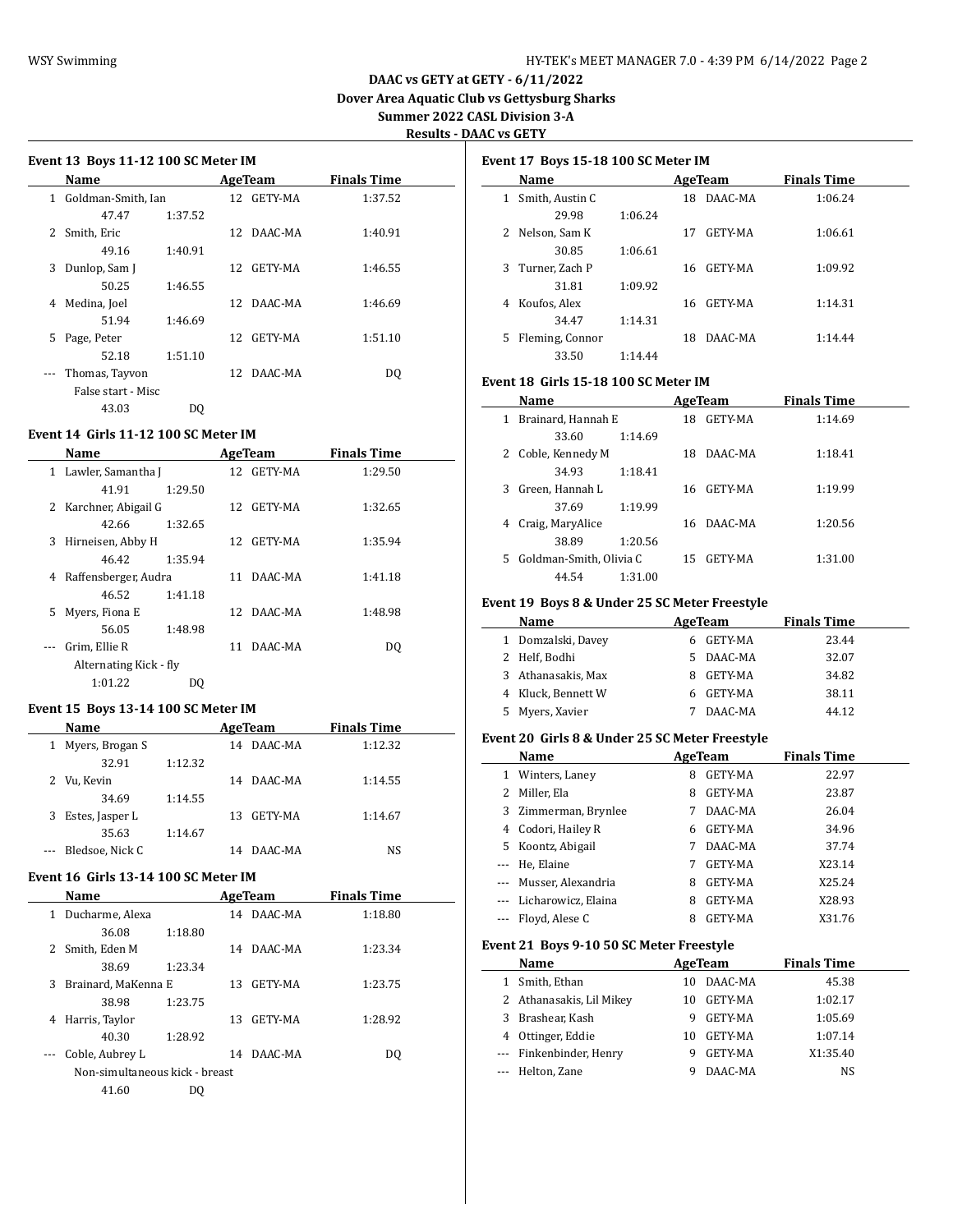# **DAAC vs GETY at GETY - 6/11/2022 Dover Area Aquatic Club vs Gettysburg Sharks Summer 2022 CASL Division 3-A**

**Results - DAAC vs GETY**

|                          | Event 22  Girls 9-10 50 SC Meter Freestyle<br>Name<br><b>Contract Contract Contract</b> | <b>AgeTeam</b>             | <b>Finals Time</b>                     |
|--------------------------|-----------------------------------------------------------------------------------------|----------------------------|----------------------------------------|
|                          | 1 He, Taryn                                                                             | 10 GETY-MA                 | 41.17                                  |
|                          | 2 Codori, Kailyn I                                                                      | 10 GETY-MA                 | 45.92                                  |
|                          | 3 Licharowicz, Evlyn                                                                    | 9 GETY-MA                  | 51.30                                  |
|                          | 4 Crosley, Sophia                                                                       | 9 DAAC-MA                  | 57.72                                  |
|                          | 5 Davenport, Cassidy                                                                    | 9 DAAC-MA                  | 58.32                                  |
|                          | 6 Crone, Emarie                                                                         | 9 DAAC-MA                  | 1:11.90                                |
|                          | Event 23 Boys 11-12 50 SC Meter Freestyle                                               |                            |                                        |
|                          | Name                                                                                    | <b>Example 2.1 AgeTeam</b> | <b>Finals Time</b>                     |
|                          | 1 Crosley, Chase D                                                                      | 12 DAAC-MA                 | 38.73                                  |
|                          | 2 Meza, Victor J                                                                        | 12 GETY-MA                 | 38.89                                  |
|                          | 3 Neely, Jackson M                                                                      | 12 GETY-MA                 | 47.01                                  |
|                          | 4 Brashear, Keller K                                                                    | 11 GETY-MA                 | 47.48                                  |
|                          | 5 Myers, Xander                                                                         | 12 DAAC-MA                 | 48.84                                  |
|                          | 6 Lam, Wyatt                                                                            | 12 DAAC-MA                 | 50.17                                  |
|                          | --- Rudisill, Ryan                                                                      | 11 GETY-MA                 | X57.14                                 |
|                          | --- Colbert, Liam                                                                       | 11 GETY-MA                 | X1:00.32                               |
|                          | --- Helton, Kaiden                                                                      | 11 DAAC-MA                 | XNS                                    |
|                          | Event 24 Girls 11-12 50 SC Meter Freestyle                                              |                            |                                        |
|                          | Name                                                                                    |                            | <b>Example 2 AgeTeam</b> Finals Time   |
|                          | 1 Green, Emily                                                                          | 11 GETY-MA                 | 34.82                                  |
|                          | 2 Karchner, Abigail G                                                                   | 12 GETY-MA                 | 35.05                                  |
|                          | 3 Arentz, Olivia                                                                        | 11 GETY-MA                 | 39.81                                  |
|                          | 4 Leedy, Ashlynn                                                                        | 11 DAAC-MA                 | 40.97                                  |
|                          | 5 Tate, Camdyn                                                                          | 12 DAAC-MA                 | 43.07                                  |
|                          | 6 Irvine, Makenna                                                                       | 11 DAAC-MA                 | 50.06                                  |
|                          | --- McIntyre, Kiley                                                                     | 11 GETY-MA                 | X45.40                                 |
|                          | Event 25 Boys 13-14 50 SC Meter Freestyle                                               |                            |                                        |
|                          | Name                                                                                    |                            | <b>Example 2.1 AgeTeam</b> Finals Time |
|                          | 1 Gallagher, Kingston B                                                                 | 13 DAAC-MA                 | 30.49                                  |
|                          | 2 Downey, Owen                                                                          | 13 DAAC-MA                 | 31.10                                  |
|                          | 3 Dutrow, Aiden                                                                         | 11 GETY-MA                 | 40.51                                  |
|                          | 4 Bledsoe, Nick C                                                                       | 14 DAAC-MA                 | 48.67                                  |
|                          | --- Deamer, Mike P                                                                      | 14 DAAC-MA                 | X38.42                                 |
|                          | Event 26 Girls 13-14 50 SC Meter Freestyle                                              |                            |                                        |
|                          | <b>Name</b>                                                                             | <b>AgeTeam</b>             | <b>Finals Time</b>                     |
|                          | 1 Thomas, Tristen                                                                       | 14 DAAC-MA                 | 31.30                                  |
| 2                        | Schneider, Savannah S                                                                   | 14 GETY-MA                 | 35.51                                  |
| 3                        | Monks, Arabella                                                                         | 13 DAAC-MA                 | 36.27                                  |
| 4                        | Bubb, Emelia                                                                            | 14 DAAC-MA                 | 36.91                                  |
|                          | 5 Krug, Lillian                                                                         | 13 GETY-MA                 | 40.46                                  |
| $\overline{\phantom{a}}$ | Andrews, Allysen                                                                        | DAAC-MA<br>13              | X38.07                                 |
| ---                      | Grasser, Kady E                                                                         | 14 DAAC-MA                 | X38.34                                 |
|                          | Event 27 Boys 15-18 50 SC Meter Freestyle                                               |                            |                                        |
|                          |                                                                                         |                            | <b>Finals Time</b>                     |
|                          | Name                                                                                    | AgeTeam                    |                                        |
| 1                        | Smith, Austin C                                                                         | 18 DAAC-MA                 | 26.42                                  |
| 2                        | Downey, Ethan                                                                           | 16 DAAC-MA                 | 26.88                                  |
|                          | 3 Clarke, Finn I                                                                        | 17 GETY-MA                 | 28.62                                  |
|                          | 4 Aumen, Zach                                                                           | 16 GETY-MA                 | 35.69                                  |

### **Event 28 Girls 15-18 50 SC Meter Freestyle**

| Name                      | AgeTeam    | <b>Finals Time</b> |  |
|---------------------------|------------|--------------------|--|
| Bishop, Morgan K          | 15 GETY-MA | 31.60              |  |
| 2 Craig, Nora L           | 17 DAAC-MA | 32.32              |  |
| 3 Goldman-Smith, Olivia C | 15 GETY-MA | 35.61              |  |
| 4 Jorgensen, Lily         | 15 GETY-MA | 38.09              |  |

### **Event 29 Boys 8 & Under 25 SC Meter Backstroke**

|    | Name               |   | AgeTeam | <b>Finals Time</b> |  |
|----|--------------------|---|---------|--------------------|--|
|    | 1 Domzalski, Davey |   | GETY-MA | 26.22              |  |
|    | 2 Helf, Bodhi      | 5 | DAAC-MA | 37.76              |  |
|    | 3 Athanasakis, Max |   | GETY-MA | 42.29              |  |
|    | 4 Kluck, Bennett W | 6 | GETY-MA | 45.49              |  |
| 5. | Myers, Xavier      |   | DAAC-MA | 54.00              |  |

#### **Event 30 Girls 8 & Under 25 SC Meter Backstroke**

|          | Name                    |   | AgeTeam        | <b>Finals Time</b> |  |
|----------|-------------------------|---|----------------|--------------------|--|
|          | Kluck, Ellie R          |   | <b>GETY-MA</b> | 27.94              |  |
| 2        | Dooley, Kahlan          |   | <b>GETY-MA</b> | 28.45              |  |
| 3        | Floyd, Alese C          | 8 | <b>GETY-MA</b> | 33.22              |  |
|          | 4 Koontz, Abigail       |   | DAAC-MA        | 43.53              |  |
| 5.       | Deamer, Aria            | 8 | DAAC-MA        | 45.69              |  |
| $\cdots$ | Musser, Alexandria      | 8 | <b>GETY-MA</b> | X32.39             |  |
|          | --- Licharowicz, Elaina | я | <b>GETY-MA</b> | X33.28             |  |

### **Event 31 Boys 9-10 50 SC Meter Backstroke**

|   | Name                                         |    | AgeTeam | <b>Finals Time</b> |  |
|---|----------------------------------------------|----|---------|--------------------|--|
|   | Smith, Ethan                                 | 10 | DAAC-MA | 52.78              |  |
|   | Bowman, Chase                                | 9  | GETY-MA | 56.17              |  |
| 3 | Brashear, Kash                               | 9  | GETY-MA | 1:15.92            |  |
|   | --- Athanasakis, Lil Mikey                   | 10 | GETY-MA | DO                 |  |
|   | Completely submerged prior to turn or finish |    |         |                    |  |
|   | Helton, Zane                                 |    | DAAC-MA | NS.                |  |

#### **Event 32 Girls 9-10 50 SC Meter Backstroke**

|   | Name                 |   | AgeTeam        | <b>Finals Time</b> |
|---|----------------------|---|----------------|--------------------|
| 1 | Mitchell, Sophia A   | 9 | <b>GETY-MA</b> | 47.97              |
|   | Estes, Lulu F        | 9 | <b>GETY-MA</b> | 52.11              |
|   | 3 Spahr, Olivia      |   | 10 DAAC-MA     | 52.25              |
|   | 4 Licharowicz, Evlyn |   | <b>GETY-MA</b> | 1:00.24            |
|   | 5 Crone, Emarie      | 9 | DAAC-MA        | 1:20.75            |
| 6 | Fehntrich, Mia       |   | DAAC-MA        | 1:24.30            |

### **Event 33 Boys 11-12 50 SC Meter Backstroke**

| . $\frac{1}{2}$ . $\frac{1}{2}$ . $\frac{1}{2}$ . $\frac{1}{2}$ . $\frac{1}{2}$ . $\frac{1}{2}$ . $\frac{1}{2}$ . $\frac{1}{2}$ . $\frac{1}{2}$ . $\frac{1}{2}$ |                    |    |                |                    |  |  |  |  |
|-----------------------------------------------------------------------------------------------------------------------------------------------------------------|--------------------|----|----------------|--------------------|--|--|--|--|
|                                                                                                                                                                 | Name               |    | AgeTeam        | <b>Finals Time</b> |  |  |  |  |
| 1                                                                                                                                                               | Dunlop, Sam J      | 12 | <b>GETY-MA</b> | 45.33              |  |  |  |  |
| 2                                                                                                                                                               | Dutrow, Aiden      | 11 | GETY-MA        | 47.68              |  |  |  |  |
| 3                                                                                                                                                               | Medina, Joel       |    | 12 DAAC-MA     | 49.00              |  |  |  |  |
| 4                                                                                                                                                               | Miller, Caden      |    | 12 GETY-MA     | 58.95              |  |  |  |  |
| 5.                                                                                                                                                              | Lam, Wyatt         |    | 12 DAAC-MA     | 1:05.85            |  |  |  |  |
|                                                                                                                                                                 | Puckett, Noah      | 11 | GETY-MA        | X55.23             |  |  |  |  |
|                                                                                                                                                                 | Colbert. Liam      | 11 | GETY-MA        | X1:30.42           |  |  |  |  |
|                                                                                                                                                                 | --- Helton, Kaiden |    | 11 DAAC-MA     | <b>NS</b>          |  |  |  |  |
| Event 34  Girls 11-12 50 SC Meter Backstroke                                                                                                                    |                    |    |                |                    |  |  |  |  |
|                                                                                                                                                                 | Name               |    | AgeTeam        | <b>Finals Time</b> |  |  |  |  |
|                                                                                                                                                                 | Stagg, Zoe G       | 11 | <b>GETY-MA</b> | 38.32              |  |  |  |  |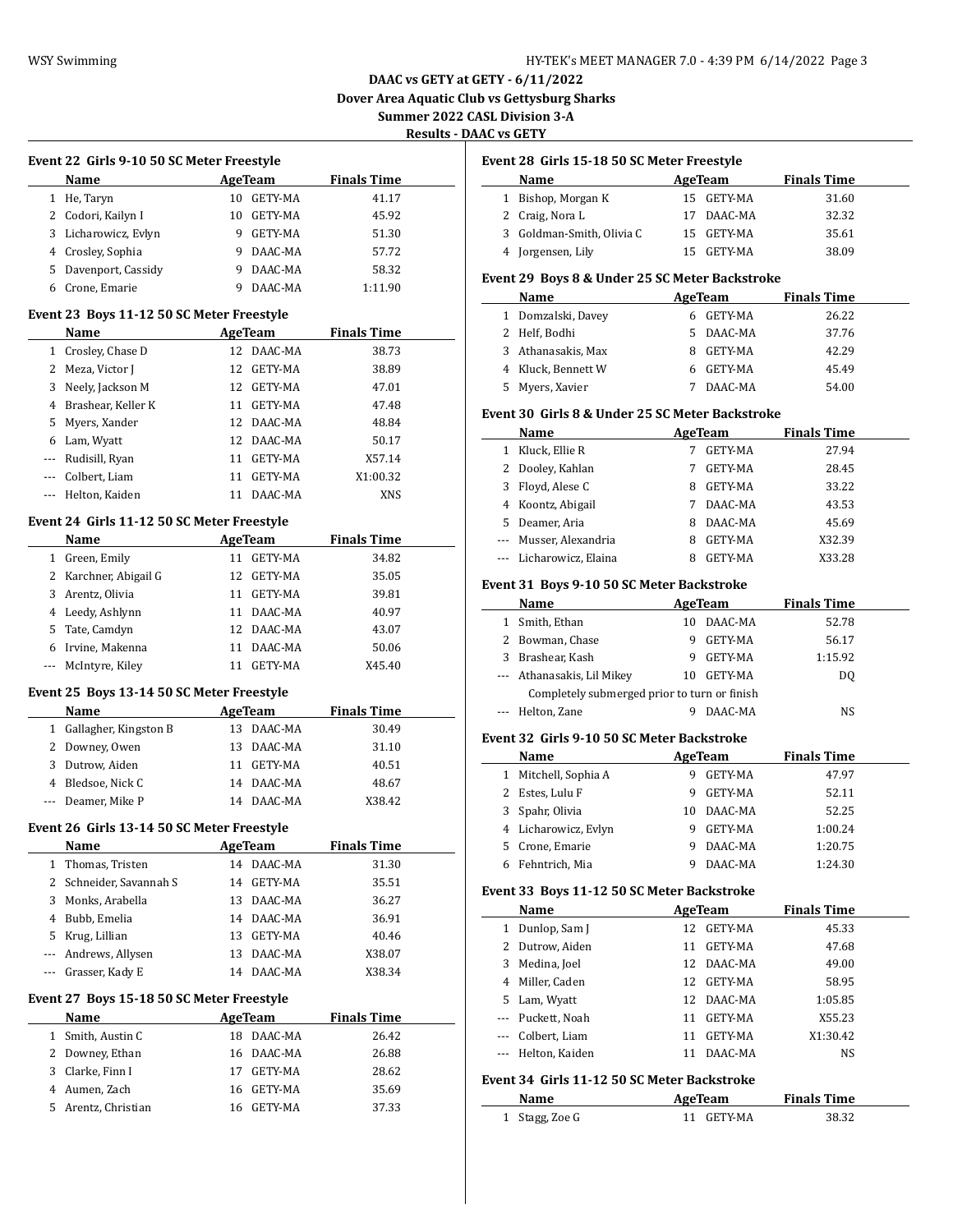# **DAAC vs GETY at GETY - 6/11/2022**

**Dover Area Aquatic Club vs Gettysburg Sharks**

 $\overline{a}$ 

 $\overline{\phantom{a}}$ 

**Summer 2022 CASL Division 3-A**

### **Results - DAAC vs GETY**

| (Event 34 Girls 11-12 50 SC Meter Backstroke) |                       |     |         |                    |  |  |  |  |
|-----------------------------------------------|-----------------------|-----|---------|--------------------|--|--|--|--|
|                                               | <b>Name</b>           |     | AgeTeam | <b>Finals Time</b> |  |  |  |  |
| 2                                             | Green, Emily          | 11  | GETY-MA | 41.58              |  |  |  |  |
| 3                                             | Floyd, Ansley C       | 12. | GETY-MA | 43.43              |  |  |  |  |
| 4                                             | Leedy, Ashlynn        | 11  | DAAC-MA | 47.62              |  |  |  |  |
| 5.                                            | Irvine, Makenna       | 11  | DAAC-MA | 1:05.95            |  |  |  |  |
|                                               | --- Athanasakis, Andi | 11  | GETY-MA | X54.14             |  |  |  |  |
|                                               | McIntyre, Kiley       | 11  | GETY-MA | XD <sub>0</sub>    |  |  |  |  |
|                                               | Not on back off wall  |     |         |                    |  |  |  |  |

#### **Event 35 Boys 13-14 50 SC Meter Backstroke**

| <b>Name</b>             | AgeTeam    | <b>Finals Time</b> |
|-------------------------|------------|--------------------|
| 1 Estes, Jasper L       | 13 GETY-MA | 35.74              |
| 2 Gallagher, Kingston B | 13 DAAC-MA | 37.62              |
| 3 Vu, Kevin             | 14 DAAC-MA | 38.67              |
| 4 Deamer, Mike P        | 14 DAAC-MA | 57.21              |

#### **Event 36 Girls 13-14 50 SC Meter Backstroke**

|                          | <b>Name</b>           |    | AgeTeam        | <b>Finals Time</b> |
|--------------------------|-----------------------|----|----------------|--------------------|
|                          | 1 Ducharme, Alexa     | 14 | DAAC-MA        | 36.86              |
|                          | 2 Lamparter, Mia A    |    | 14 DAAC-MA     | 37.92              |
|                          | 3 Brainard, MaKenna E | 13 | <b>GETY-MA</b> | 37.98              |
|                          | 4 Harris, Taylor      | 13 | GETY-MA        | 40.13              |
|                          | 5 Hoffman, Adley M    | 14 | DAAC-MA        | 42.13              |
|                          | 6 Krug, Lillian       | 13 | <b>GETY-MA</b> | 52.81              |
| $\overline{\phantom{a}}$ | Bubb, Emelia          | 14 | DAAC-MA        | X42.15             |
|                          | --- Andrews, Allysen  | 13 | DAAC-MA        | X50.10             |

### **Event 37 Boys 15-18 50 SC Meter Backstroke**

| <b>Name</b>          |    | AgeTeam    | <b>Finals Time</b> |
|----------------------|----|------------|--------------------|
| 1 Turner, Zach P     |    | 16 GETY-MA | 30.50              |
| 2 Hockenberry, Mason |    | 15 DAAC-MA | 30.63              |
| 3 Fleming, Connor    |    | 18 DAAC-MA | 35.26              |
| 4 Kahn, Evan M       | 17 | GETY-MA    | 42.78              |
| 5 Aumen, Zach        |    | 16 GETY-MA | 47.00              |

### **Event 38 Girls 15-18 50 SC Meter Backstroke**

| <b>Name</b>        | AgeTeam       | <b>Finals Time</b> |  |
|--------------------|---------------|--------------------|--|
| 1 Coble, Kennedy M | 18 DAAC-MA    | 35.47              |  |
| 2 Bishop, Morgan K | 15 GETY-MA    | 35.86              |  |
| 3 Dunlop, Addy M   | 15 GETY-MA    | 35.94              |  |
| 4 Craig, Nora L    | DAAC-MA<br>17 | 37.76              |  |
| 5 Green, Hannah L  | 16 GETY-MA    | 38.15              |  |
|                    |               |                    |  |

# **Event 39 Boys 9-10 100 SC Meter Freestyle**

| Name              |         |    | AgeTeam | <b>Finals Time</b> |  |
|-------------------|---------|----|---------|--------------------|--|
| 1 Jackson, Robert |         | 10 | DAAC-MA | 1:39.69            |  |
| 47.04             | 1:39.69 |    |         |                    |  |
| 2 Smith, Ethan    |         | 10 | DAAC-MA | 1:47.68            |  |
| 48.85             | 1:47.68 |    |         |                    |  |
| Helton, Zane      |         |    | DAAC-MA | NS                 |  |

# **Event 40 Girls 9-10 100 SC Meter Freestyle**

| <b>Name</b>          |         | AgeTeam | <b>Finals Time</b> |         |  |
|----------------------|---------|---------|--------------------|---------|--|
| 1 Mitchell, Sophia A |         |         | GETY-MA            | 1:33.13 |  |
| 45.22                | 1:33.13 |         |                    |         |  |
| 2 Codori, Kailyn I   |         | 10      | GETY-MA            | 1:44.50 |  |
| 49.02                | 1:44.50 |         |                    |         |  |

| .   .            |         |           |         |
|------------------|---------|-----------|---------|
| 3 Crone, Emarie  |         | 9 DAAC-MA | 2:47.20 |
| 1:18.63          | 2:47.20 |           |         |
| 4 Fehntrich, Mia |         | 9 DAAC-MA | 3:05.15 |
| 1:18.45          | 3:05.15 |           |         |

# **Event 41 Boys 11-12 100 SC Meter Freestyle**

|              | Name               |         |    | AgeTeam    | <b>Finals Time</b> |  |
|--------------|--------------------|---------|----|------------|--------------------|--|
| $\mathbf{1}$ | Thomas, Tayvon     |         |    | 12 DAAC-MA | 1:24.36            |  |
|              | 37.60              | 1:24.36 |    |            |                    |  |
|              | 2 Miller, Caden    |         | 12 | GETY-MA    | 1:37.63            |  |
|              | 47.12              | 1:37.63 |    |            |                    |  |
| 3            | Dutrow, Aiden      |         | 11 | GETY-MA    | 1:38.32            |  |
|              | 47.11              | 1:38.32 |    |            |                    |  |
| 4            | Meza, Victor J     |         | 12 | GETY-MA    | 1:41.66            |  |
|              | 48.00              | 1:41.66 |    |            |                    |  |
| 5.           | Myers, Xander      |         |    | 12 DAAC-MA | 1:49.06            |  |
|              | 51.02              | 1:49.06 |    |            |                    |  |
| $- - -$      | Brashear, Keller K |         | 11 | GETY-MA    | X1:55.10           |  |
|              | 51.02              | 1:55.10 |    |            |                    |  |
| $\cdots$     | Lam, Wyatt         |         |    | 12 DAAC-MA | DQ                 |  |
|              | False start        |         |    |            |                    |  |
|              | 58.57              | DQ      |    |            |                    |  |
|              | Helton, Kaiden     |         | 11 | DAAC-MA    | <b>XNS</b>         |  |

#### **Event 42 Girls 11-12 100 SC Meter Freestyle**

|    | Name                 |         | AgeTeam    | <b>Finals Time</b> |  |
|----|----------------------|---------|------------|--------------------|--|
| 1  | Karchner, Abigail G  |         | 12 GETY-MA | 1:18.62            |  |
|    | 38.15                | 1:18.62 |            |                    |  |
| 2  | Floyd, Ansley C      |         | 12 GETY-MA | 1:19.52            |  |
|    | 38.73                | 1:19.52 |            |                    |  |
| 3  | Hirneisen, Abby H    |         | 12 GETY-MA | 1:20.02            |  |
|    | 37.73                | 1:20.02 |            |                    |  |
| 4  | Raffensberger, Audra |         | 11 DAAC-MA | 1:30.31            |  |
|    | 42.61                | 1:30.31 |            |                    |  |
| 5. | Irvine, Makenna      |         | DAAC-MA    | 1:58.64            |  |
|    | 53.20                | 1:58.64 |            |                    |  |

# **Event 43 Boys 13-14 100 SC Meter Freestyle**

| Name                    |         | AgeTeam |         |  | <b>Finals Time</b> |
|-------------------------|---------|---------|---------|--|--------------------|
| Myers, Brogan S         |         | 14      | DAAC-MA |  | 1:03.78            |
| 30.46                   | 1:03.78 |         |         |  |                    |
| Downey, Owen            |         | 13.     | DAAC-MA |  | 1:10.01            |
| 33.18                   | 1:10.01 |         |         |  |                    |
| Goldman-Smith, Ian<br>3 |         | 12.     | GETY-MA |  | 1:28.38            |
| 42.25                   | 1:28.38 |         |         |  |                    |
| Deamer, Mike P          |         | 14      | DAAC-MA |  | 1:36.25            |
| 43.47                   | 1:36.25 |         |         |  |                    |

#### **Event 44 Girls 13-14 100 SC Meter Freestyle**

|  | Name               |         |  | AgeTeam    | <b>Finals Time</b> |  |
|--|--------------------|---------|--|------------|--------------------|--|
|  | 1 Smith, Eden M    |         |  | 14 DAAC-MA | 1:15.12            |  |
|  | 36.31              | 1:15.12 |  |            |                    |  |
|  | 2 Jurney, Claire A |         |  | 13 GETY-MA | 1:17.41            |  |
|  | 37.27              | 1:17.41 |  |            |                    |  |
|  | 3 Hoffman, Adley M |         |  | 14 DAAC-MA | 1:18.25            |  |
|  | 37.32              | 1:18.25 |  |            |                    |  |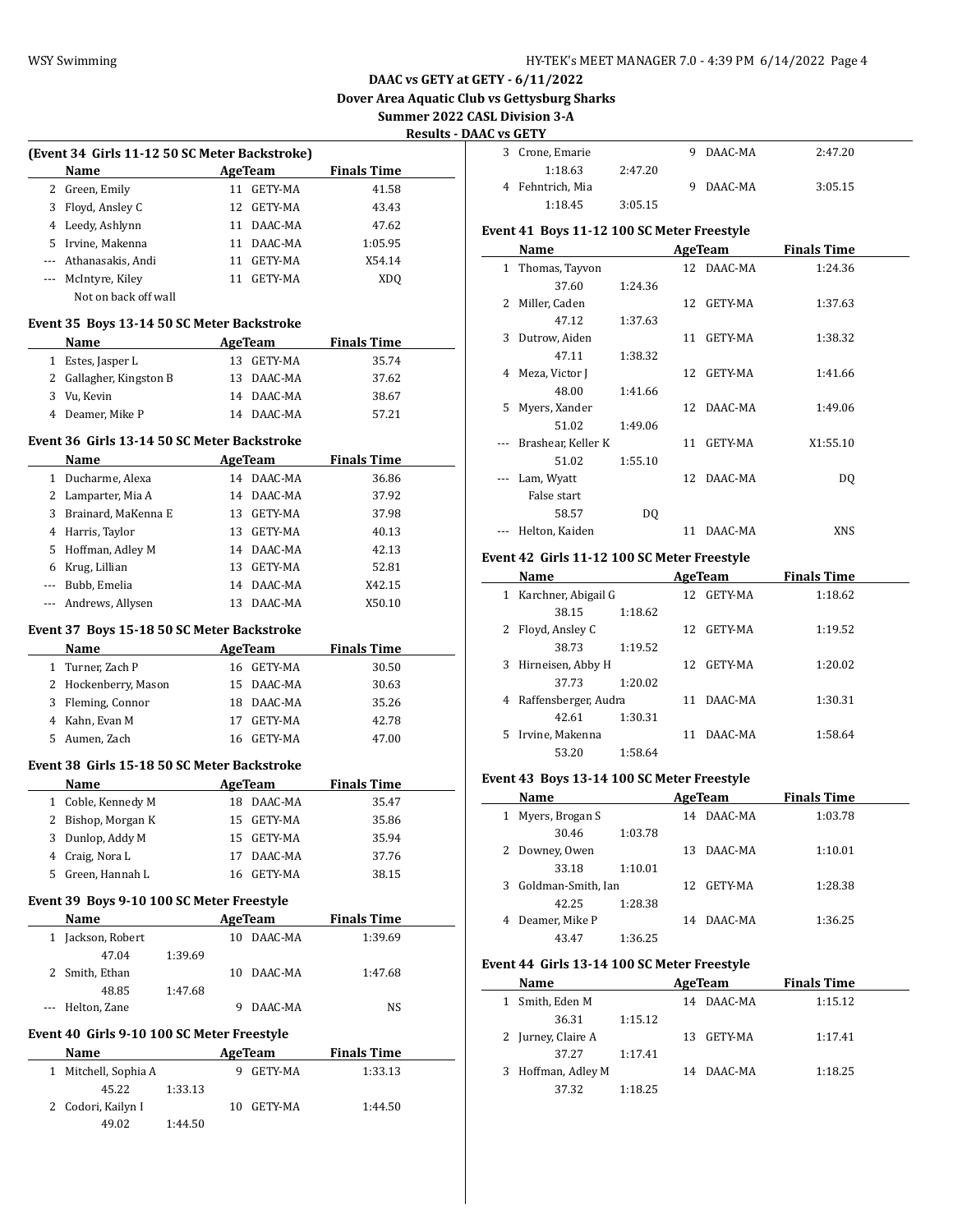**DAAC vs GETY at GETY - 6/11/2022**

**Dover Area Aquatic Club vs Gettysburg Sharks**

 $\frac{1}{2}$ 

**Summer 2022 CASL Division 3-A**

**Results - DAAC vs GETY**

| (Event 44 Girls 13-14 100 SC Meter Freestyle) |                         |         |     |         |                    |  |  |  |
|-----------------------------------------------|-------------------------|---------|-----|---------|--------------------|--|--|--|
|                                               | <b>Name</b>             |         |     | AgeTeam | <b>Finals Time</b> |  |  |  |
|                                               | 4 Schneider, Savannah S |         | 14  | GETY-MA | 1:20.02            |  |  |  |
|                                               | 38.59                   | 1:20.02 |     |         |                    |  |  |  |
| 5.                                            | Monks, Arabella         |         | 13. | DAAC-MA | 1:20.19            |  |  |  |
|                                               | 38.20                   | 1:20.19 |     |         |                    |  |  |  |

# **Event 45 Boys 15-18 100 SC Meter Freestyle**

|              | Name               |         |     | AgeTeam    | <b>Finals Time</b> |  |
|--------------|--------------------|---------|-----|------------|--------------------|--|
| $\mathbf{1}$ | Downey, Ethan      |         |     | 16 DAAC-MA | 59.04              |  |
|              | 28.18              | 59.04   |     |            |                    |  |
|              | 2 Turner, Zach P   |         | 16. | GETY-MA    | 59.54              |  |
|              | 29.34              | 59.54   |     |            |                    |  |
| 3            | Hockenberry, Mason |         |     | 15 DAAC-MA | 59.98              |  |
|              | 29.06              | 59.98   |     |            |                    |  |
| 4            | Bubb, John M       |         | 16. | DAAC-MA    | 1:03.23            |  |
|              | 29.61              | 1:03.23 |     |            |                    |  |
| 5            | Kahn, Evan M       |         | 17  | GETY-MA    | 1:13.38            |  |
|              | 35.33              | 1:13.38 |     |            |                    |  |
| 6            | Arentz, Christian  |         |     | 16 GETY-MA | 1:28.62            |  |
|              | 40.10              | 1:28.62 |     |            |                    |  |

# **Event 46 Girls 15-18 100 SC Meter Freestyle**

|              | Name               |         |    | AgeTeam    | <b>Finals Time</b> |  |
|--------------|--------------------|---------|----|------------|--------------------|--|
| $\mathbf{1}$ | Brainard, Hannah E |         | 18 | GETY-MA    | 1:07.22            |  |
|              | 31.67              | 1:07.22 |    |            |                    |  |
| 2            | Craig, MaryAlice   |         |    | 16 DAAC-MA | 1:10.12            |  |
|              | 33.53              | 1:10.12 |    |            |                    |  |
| 3            | Dunlop, Addy M     |         | 15 | GETY-MA    | 1:12.68            |  |
|              | 34.95              | 1:12.68 |    |            |                    |  |
| 4            | Craig, Nora L      |         | 17 | DAAC-MA    | 1:13.12            |  |
|              | 34.93              | 1:13.12 |    |            |                    |  |
| 5.           | Jorgensen, Lily    |         | 15 | GETY-MA    | 1:31.40            |  |
|              | 42.28              | 1:31.40 |    |            |                    |  |

# **Event 47 Boys 8 & Under 25 SC Meter Breaststroke**

| <b>Name</b>                                    | AgeTeam       | <b>Finals Time</b> |  |  |  |
|------------------------------------------------|---------------|--------------------|--|--|--|
| --- Helf, Bodhi                                | DAAC-MA<br>5. | DO                 |  |  |  |
| <b>Alternating Kick</b>                        |               |                    |  |  |  |
| --- Kluck, Bennett W                           | 6 GETY-MA     | DO                 |  |  |  |
| Hands brought beyond the hipline during stroke |               |                    |  |  |  |

#### **Event 48 Girls 8 & Under 25 SC Meter Breaststroke**

|          | <b>Name</b>             |   | AgeTeam        | <b>Finals Time</b> |  |
|----------|-------------------------|---|----------------|--------------------|--|
|          | He, Elaine              |   | <b>GETY-MA</b> | 36.50              |  |
|          | 2 Winters, Laney        | 8 | GETY-MA        | 37.15              |  |
| 3        | Snyder, Moriah          | 8 | DAAC-MA        | 38.17              |  |
| 4        | Dooley, Kahlan          | 7 | GETY-MA        | 46.95              |  |
|          | --- Kluck, Ellie R      |   | GETY-MA        | X46.62             |  |
| $\cdots$ | Deamer, Aria            | 8 | DAAC-MA        | DO.                |  |
|          | <b>Alternating Kick</b> |   |                |                    |  |

### **Event 49 Boys 9-10 50 SC Meter Breaststroke**

| Name              | AgeTeam |           | <b>Finals Time</b> |  |
|-------------------|---------|-----------|--------------------|--|
| 1 Bowman, Chase   |         | 9 GETY-MA | 1:02.54            |  |
| 2 Ottinger, Eddie | 10.     | GETY-MA   | 1:14.54            |  |
| 3 Hoffman, Finn   |         | 9 DAAC-MA | 1:24.26            |  |

|                                              | --- Finkenbinder, Henry                                                              | 9  | GETY-MA | DO.                |  |  |  |  |  |
|----------------------------------------------|--------------------------------------------------------------------------------------|----|---------|--------------------|--|--|--|--|--|
|                                              | Hands brought beyond the hipline during stroke                                       |    |         |                    |  |  |  |  |  |
| Event 50 Girls 9-10 50 SC Meter Breaststroke |                                                                                      |    |         |                    |  |  |  |  |  |
|                                              | Name                                                                                 |    | AgeTeam | <b>Finals Time</b> |  |  |  |  |  |
| 1                                            | He, Taryn                                                                            | 10 | GETY-MA | 53.00              |  |  |  |  |  |
| 2.                                           | Codori, Kailyn I                                                                     | 10 | GETY-MA | 1:04.84            |  |  |  |  |  |
| 3                                            | Licharowicz, Evlyn                                                                   | 9  | GETY-MA | 1:09.25            |  |  |  |  |  |
| 4                                            | Crosley, Sophia                                                                      | 9  | DAAC-MA | 1:19.21            |  |  |  |  |  |
|                                              | --- Fehntrich, Mia                                                                   | 9  | DAAC-MA | D <sub>0</sub>     |  |  |  |  |  |
|                                              | Alternating Kick                                                                     |    |         |                    |  |  |  |  |  |
|                                              | --- Andrews, Isabella                                                                | 9  | DAAC-MA | DO                 |  |  |  |  |  |
|                                              | The cold a homeopeart at the common status to be the level of a status and according |    |         |                    |  |  |  |  |  |

Hands brought beyond the hipline during stroke

### **Event 51 Boys 11-12 50 SC Meter Breaststroke**

| Name                                                             | AgeTeam |                | <b>Finals Time</b> |  |  |  |
|------------------------------------------------------------------|---------|----------------|--------------------|--|--|--|
| 1 Thomas, Tayvon                                                 | 12      | DAAC-MA        | 37.09              |  |  |  |
| 2 Goldman-Smith, Ian                                             | 12      | GETY-MA        | 39.29              |  |  |  |
| 3 Crosley, Chase D                                               |         | 12 DAAC-MA     | 44.90              |  |  |  |
| 4 Puckett, Noah                                                  | 11      | <b>GETY-MA</b> | 47.73              |  |  |  |
| --- Rudisill, Ryan                                               | 11      | GETY-MA        | XDO                |  |  |  |
| Incomplete stroke cycle other than one pull followed by one kick |         |                |                    |  |  |  |
| Dunlop, Sam J                                                    | 12      | <b>GETY-MA</b> | NS                 |  |  |  |
| --- Smith, Eric                                                  |         | DAAC-MA        | NS                 |  |  |  |

# **Event 52 Girls 11-12 50 SC Meter Breaststroke**

|    | Name                  |     | AgeTeam        | <b>Finals Time</b> |  |
|----|-----------------------|-----|----------------|--------------------|--|
| 1  | Lawler, Samantha J    | 12. | GETY-MA        | 45.08              |  |
| 2  | Hirneisen, Abby H     | 12  | GETY-MA        | 50.05              |  |
| 3  | Myers, Fiona E        |     | 12 DAAC-MA     | 54.07              |  |
| 4  | Raffensberger, Audra  | 11  | DAAC-MA        | 55.03              |  |
| 5. | Grim, Ellie R         | 11  | DAAC-MA        | 1:06.17            |  |
|    | --- Arentz, Olivia    | 11  | <b>GETY-MA</b> | X55.07             |  |
|    | McIntyre, Kiley       | 11  | GETY-MA        | X1:01.16           |  |
|    | Athanasakis, Andi     | 11  | <b>GETY-MA</b> | D <sub>0</sub>     |  |
|    | Non-simultaneous kick |     |                |                    |  |

#### **Event 53 Boys 13-14 50 SC Meter Breaststroke**

| <b>Name</b>       | AgeTeam    | <b>Finals Time</b> |
|-------------------|------------|--------------------|
| 1 Myers, Brogan S | 14 DAAC-MA | 37.09              |
| 2 Estes, Jasper L | 13 GETY-MA | 39.29              |
| 3 Downey, Owen    | 13 DAAC-MA | 44.90              |

### **Event 54 Girls 13-14 50 SC Meter Breaststroke**

|   | Name                        | AgeTeam |            | <b>Finals Time</b> |  |
|---|-----------------------------|---------|------------|--------------------|--|
| 1 | Thomas, Tristen             | 14      | DAAC-MA    | 38.16              |  |
|   | 2 Brainard, MaKenna E       | 13.     | GETY-MA    | 42.24              |  |
|   | 3 Lamparter, Mia A          |         | 14 DAAC-MA | 42.93              |  |
|   | 4 Harris, Taylor            | 13.     | GETY-MA    | 48.46              |  |
|   | 5 Jurney, Claire A          | 13.     | GETY-MA    | 50.40              |  |
|   | --- Monks, Arabella         | 13.     | DAAC-MA    | X47.50             |  |
|   | Grasser, Kady E             | 14      | DAAC-MA    | DO.                |  |
|   | Arms two strokes underwater |         |            |                    |  |

# **Event 55 Boys 15-18 50 SC Meter Breaststroke**

| Name            | AgeTeam    | <b>Finals Time</b> |
|-----------------|------------|--------------------|
| 1 Downey Ethan  | 16 DAAC-MA | 34.37              |
| 2 Nelson, Sam K | 17 GETY-MA | 35.69              |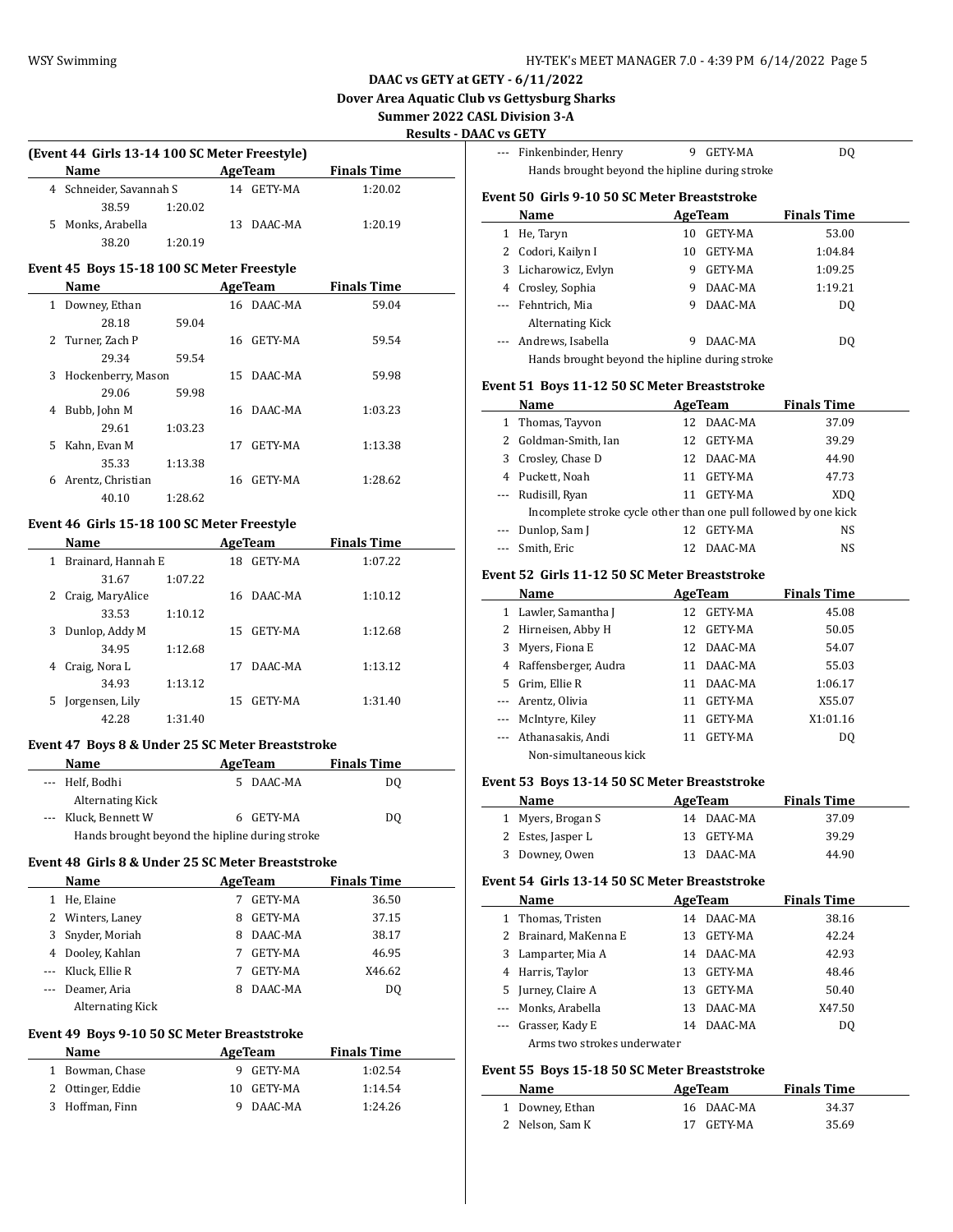**(Event 55 Boys 15-18 50 SC Meter Breaststroke)**

**DAAC vs GETY at GETY - 6/11/2022 Dover Area Aquatic Club vs Gettysburg Sharks**

**Summer 2022 CASL Division 3-A Results - DAAC vs GETY**

 $\overline{\phantom{0}}$ 

 $\overline{\phantom{a}}$ 

|     | <b>Name</b>                                    |    | <b>AgeTeam</b>               | <b>Finals Time</b>          |  |
|-----|------------------------------------------------|----|------------------------------|-----------------------------|--|
|     | 3 Fleming, Connor                              |    | 18 DAAC-MA                   | 36.87                       |  |
|     | 4 Koufos, Alex                                 |    | 16 GETY-MA                   | 38.94                       |  |
|     | 5 Clarke, Finn I                               |    | 17 GETY-MA                   | 41.31                       |  |
|     |                                                |    |                              |                             |  |
|     | Event 56 Girls 15-18 50 SC Meter Breaststroke  |    |                              |                             |  |
|     | Name                                           |    | <b>AgeTeam</b>               | <b>Finals Time</b>          |  |
|     | 1 Brainard, Hannah E                           |    | 18 GETY-MA                   | 41.32                       |  |
|     | 2 Craig, MaryAlice                             |    | 16 DAAC-MA                   | 41.80                       |  |
|     | 3 Jorgensen, Lily                              |    | 15 GETY-MA                   | 46.63                       |  |
|     | 4 Goldman-Smith, Olivia C                      |    | 15 GETY-MA                   | 46.77                       |  |
|     | Event 57 Boys 8 & Under 25 SC Meter Butterfly  |    |                              |                             |  |
|     | Name                                           |    | AgeTeam                      | <b>Finals Time</b>          |  |
|     | 1 Domzalski, Davey                             |    | 6 GETY-MA                    | 32.92                       |  |
|     | --- Athanasakis, Max                           |    | 8 GETY-MA                    | DQ                          |  |
|     | Scissors kick                                  |    |                              |                             |  |
|     | --- Myers, Xavier                              |    | 7 DAAC-MA                    | DQ                          |  |
|     | Arms underwater recovery                       |    |                              |                             |  |
|     |                                                |    |                              |                             |  |
|     | Event 58 Girls 8 & Under 25 SC Meter Butterfly |    |                              |                             |  |
|     | Name                                           |    | AgeTeam                      | <b>Finals Time</b>          |  |
|     | 1 Snyder, Moriah                               |    | 8 DAAC-MA                    | 28.91                       |  |
|     | 2 Miller, Ela                                  |    | 8 GETY-MA                    | 31.00                       |  |
|     | 3 Zimmerman, Brynlee                           |    | 7 DAAC-MA                    | 35.70                       |  |
|     | 4 He, Elaine                                   |    | 7 GETY-MA                    | 39.16                       |  |
|     | --- Codori, Hailey R                           |    | 6 GETY-MA                    | XD <sub>O</sub>             |  |
|     | Non-simultaneous arms                          |    |                              |                             |  |
|     | --- Winters, Laney<br>Scissors kick            |    | 8 GETY-MA                    | DQ                          |  |
|     |                                                |    |                              |                             |  |
|     | Event 59 Boys 9-10 50 SC Meter Butterfly       |    |                              |                             |  |
|     | <b>Name</b>                                    |    | AgeTeam                      | <b>Finals Time</b>          |  |
|     | --- Jackson, Robert                            |    | 10 DAAC-MA                   | DO.                         |  |
|     | Arms underwater recovery                       |    |                              |                             |  |
|     | --- Hoffman, Finn                              |    | 9 DAAC-MA                    | DO.                         |  |
|     | Non-simultaneous arms                          |    |                              |                             |  |
|     | Event 60 Girls 9-10 50 SC Meter Butterfly      |    |                              |                             |  |
|     | Name                                           |    | AgeTeam                      | <b>Finals Time</b>          |  |
|     | 1 He, Taryn                                    |    | 10 GETY-MA                   | 54.48                       |  |
|     | 2 Estes, Lulu F                                | 9  | GETY-MA                      | 57.89                       |  |
| --- | Davenport, Cassidy                             | 9  | DAAC-MA                      | DQ                          |  |
|     | Scissors kick                                  |    |                              |                             |  |
|     | Event 61 Boys 11-12 50 SC Meter Butterfly      |    |                              |                             |  |
|     | Name                                           |    |                              |                             |  |
|     | 1 Crosley, Chase D                             |    | <b>AgeTeam</b><br>12 DAAC-MA | <b>Finals Time</b><br>42.89 |  |
|     | 2 Smith, Eric                                  |    | 12 DAAC-MA                   | 51.83                       |  |
|     |                                                |    |                              |                             |  |
|     | 3 Page, Peter                                  |    | 12 GETY-MA                   | 54.10                       |  |
|     | 4 Brashear, Keller K                           |    | 11 GETY-MA                   | 1:11.27                     |  |
| --- | Neely, Jackson M                               | 12 | GETY-MA                      | DQ                          |  |
|     | Non-simultaneous arms                          |    |                              |                             |  |
|     | Myers, Xander                                  |    | 12 DAAC-MA                   | DQ                          |  |
|     | Kick breaststroke type                         |    |                              |                             |  |

# **Event 62 Girls 11-12 50 SC Meter Butterfly**

|    | Name                 |    | AgeTeam    | <b>Finals Time</b> |  |
|----|----------------------|----|------------|--------------------|--|
|    | 1 Stagg, Zoe G       |    | 11 GETY-MA | 37.86              |  |
|    | 2 Green, Emily       | 11 | GETY-MA    | 43.47              |  |
|    | 3 Lawler, Samantha J |    | 12 GETY-MA | 44.62              |  |
|    | 4 Tate, Camdyn       |    | 12 DAAC-MA | 49.49              |  |
| 5. | Grim, Ellie R        |    | DAAC-MA    | 1:03.92            |  |

### **Event 63 Boys 13-14 50 SC Meter Butterfly**

| Name                    | AgeTeam    | <b>Finals Time</b> |  |
|-------------------------|------------|--------------------|--|
| 1 Vu, Kevin             | 14 DAAC-MA | 31.31              |  |
| 2 Gallagher, Kingston B | 13 DAAC-MA | 36.28              |  |
| 3 Bledsoe, Nick C       | 14 DAAC-MA | 41.06              |  |

### **Event 64 Girls 13-14 50 SC Meter Butterfly**

|   | Name                    |     | AgeTeam        | <b>Finals Time</b> |  |
|---|-------------------------|-----|----------------|--------------------|--|
| 1 | Smith, Eden M           | 14  | DAAC-MA        | 34.72              |  |
|   | 2 Coble, Aubrey L       | 14  | DAAC-MA        | 38.97              |  |
| 3 | Jurney, Claire A        | 13. | GETY-MA        | 42.33              |  |
|   | 4 Schneider, Savannah S | 14  | GETY-MA        | 44.43              |  |
|   | --- Hoffman, Adley M    | 14  | DAAC-MA        | DO.                |  |
|   | <b>Alternating Kick</b> |     |                |                    |  |
|   | Krug, Lillian           | 13  | <b>GETY-MA</b> | DO.                |  |
|   | Scissors kick           |     |                |                    |  |

# **Event 65 Boys 15-18 50 SC Meter Butterfly**

| Name              | AgeTeam    | <b>Finals Time</b> |
|-------------------|------------|--------------------|
| 1 Smith, Austin C | 18 DAAC-MA | 27.22              |
| 2 Nelson, Sam K   | 17 GETY-MA | 28.61              |
| 3 Bubb, John M    | 16 DAAC-MA | 31.61              |
| Clarke, Finn I    | GETY-MA    | 31.94              |

# **Event 66 Girls 15-18 50 SC Meter Butterfly**

| Name               | AgeTeam    | <b>Finals Time</b> |  |
|--------------------|------------|--------------------|--|
| 1 Coble, Kennedy M | 18 DAAC-MA | 32.35              |  |
| 2 Bishop, Morgan K | 15 GETY-MA | 34.53              |  |
| 3 Green, Hannah L  | 16 GETY-MA | 35.54              |  |
| 4 Dunlop, Addy M   | GETY-MA    | 39.74              |  |

# **Event 68 Girls 8 & Under 100 SC Meter Freestyle Relay**

|               | Team                     | Relav               | <b>Finals Time</b>      |
|---------------|--------------------------|---------------------|-------------------------|
|               | GETY-MA                  | А                   | 1:50.30                 |
|               | 1) He, Elaine 7          |                     | 2) Dooley, Kahlan 7     |
|               | 3) Kluck, Ellie R 7      | 4) Miller, Ela 8    |                         |
|               | 55.13<br>1:50.30         |                     |                         |
| $\mathcal{P}$ | GETY-MA                  | R                   | 2:05.97                 |
|               | 1) Musser, Alexandria 8  | 2) Floyd, Alese C 8 |                         |
|               | 3) Licharowicz, Elaina 8 |                     | 4) Codori, Hailey R 6   |
|               | 2:05.97<br>1:01.69       |                     |                         |
| 3             | DAAC-MA                  | А                   | 2:18.83                 |
|               | 1) Deamer, Aria 8        |                     | 2) Koontz, Abigail 7    |
|               | 3) Snyder, Moriah 8      |                     | 4) Zimmerman, Brynlee 7 |
|               | 1:28.43<br>2:18.83       |                     |                         |